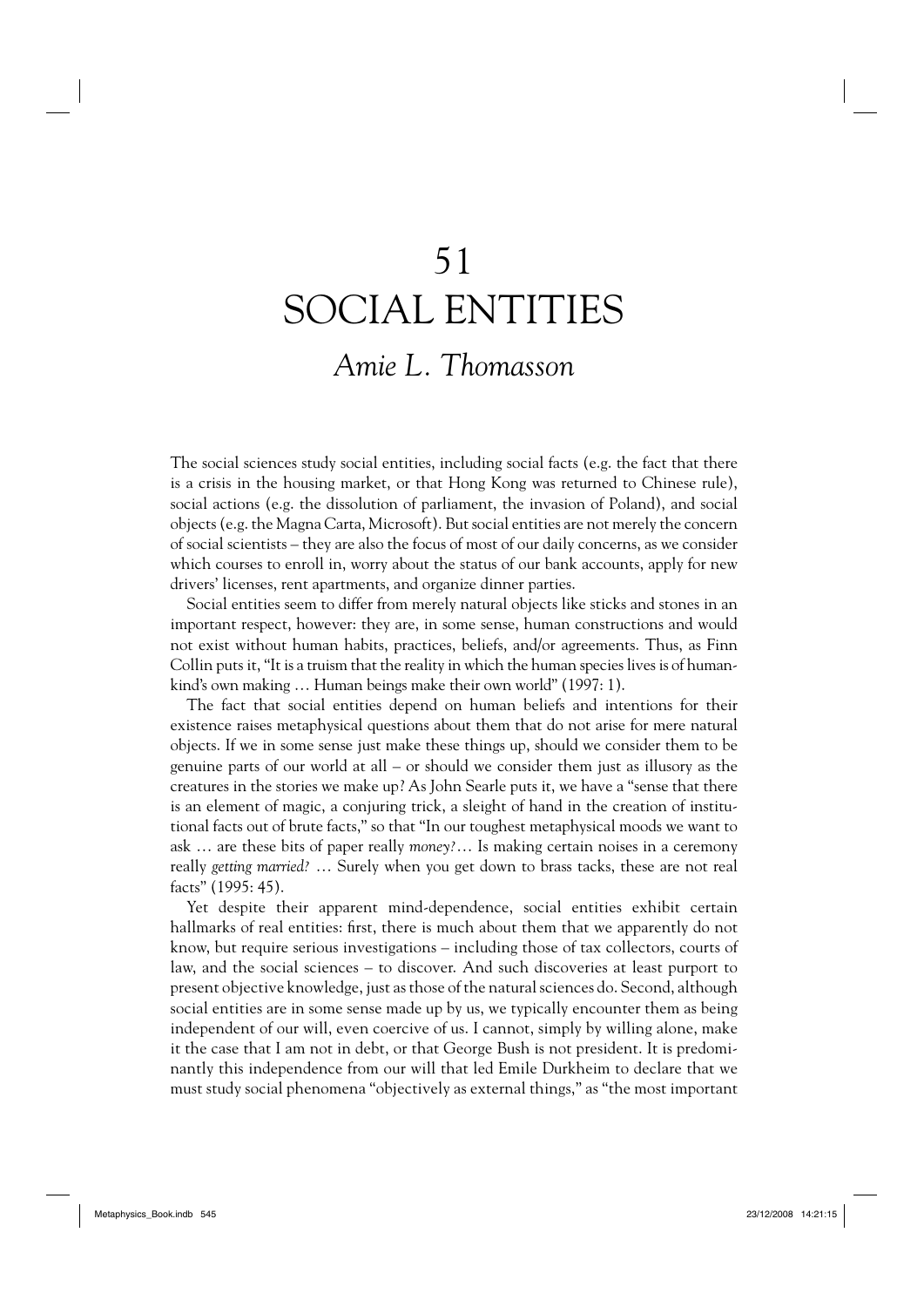characteristic of a 'thing' is the impossibility of its modification by a simple effort of the will" (1994 [1938]: 438–9).

Thus three central puzzles arise regarding social entities: (1) How can human beliefs and intentions create new facts, events and objects? As Berger and Luckman put it, "How is it possible that human activity should produce a world of things?" (1966: 18). (2) How can these mind-dependent social entities ever be unknown, potential objects of objective knowledge and discovery? (3) Given their mind-dependence, how can social objects be independent of our will, even coercive of us?

I address these puzzles in turn below. I begin in the first section by discussing the ways in which human intentionality may create social reality. I then go on in the second and third sections to suggest how understanding the different ways social reality is created enables us to unravel the latter two puzzles, explaining how such social entities may be open to objective discoveries and independent of our will.

# **The creation of social entities**

What are social entities? I began by saying that they are the entities studied by the social sciences, though this may hardly be considered a definition. Social *facts* have been more often considered than social entities more broadly considered, and attempts to define "social fact" have generally been aimed at distinguishing them, on the one hand, from mere natural entities, and, on the other, from mere private, personal, or psychological entities. As we have already noted above, social entities differ from natural entities insofar as the former, but not the latter, would not exist without human habits, beliefs, and/or agreements. (Of course some anti-realists hold that all objects are in some sense minddependent – but even they must acknowledge a difference between that and the dependence of the many aspects of the social world created by the practices or agreements of the people who participate in it. For further discussion, see Devitt [1991: 246–9]).

But this does not yet distinguish social entities from individual psychological states and their products (such as personal wishes, hallucinations, or actions). To make this distinction, the distinctively *social* is typically identified with the *collective* (Collin 1997: 5), and so, e.g., Searle defines "social fact" as "any fact involving collective intentionality" (1995: 26). More broadly, we can think of social entities as entities that depend on collective intentionality. The dependence here is not just causal – it's not just that social entities are causally brought into existence by collective intentions (as Mount Trashmore was created by city workers jointly covering over an old landfill). Instead, the dependence of social entities on collective intentionality is a metaphysical or conceptual matter: given the very idea of money, or a school, or real estate, it clearly doesn't make any sense to think that such things could exist without collective human (or other intelligent) intentions. By contrast, it does make sense to think that a mountain could exist without any collective human intentions, so Mount Trashmore is not a social entity, even though it happens to have been brought into existence by teams of humans working together to serve a common goal.

But what, exactly, is collective intentionality? "Intentionality" is a feature of mental states that are *of* or *about* something, and so not only intentions (in the sense of intending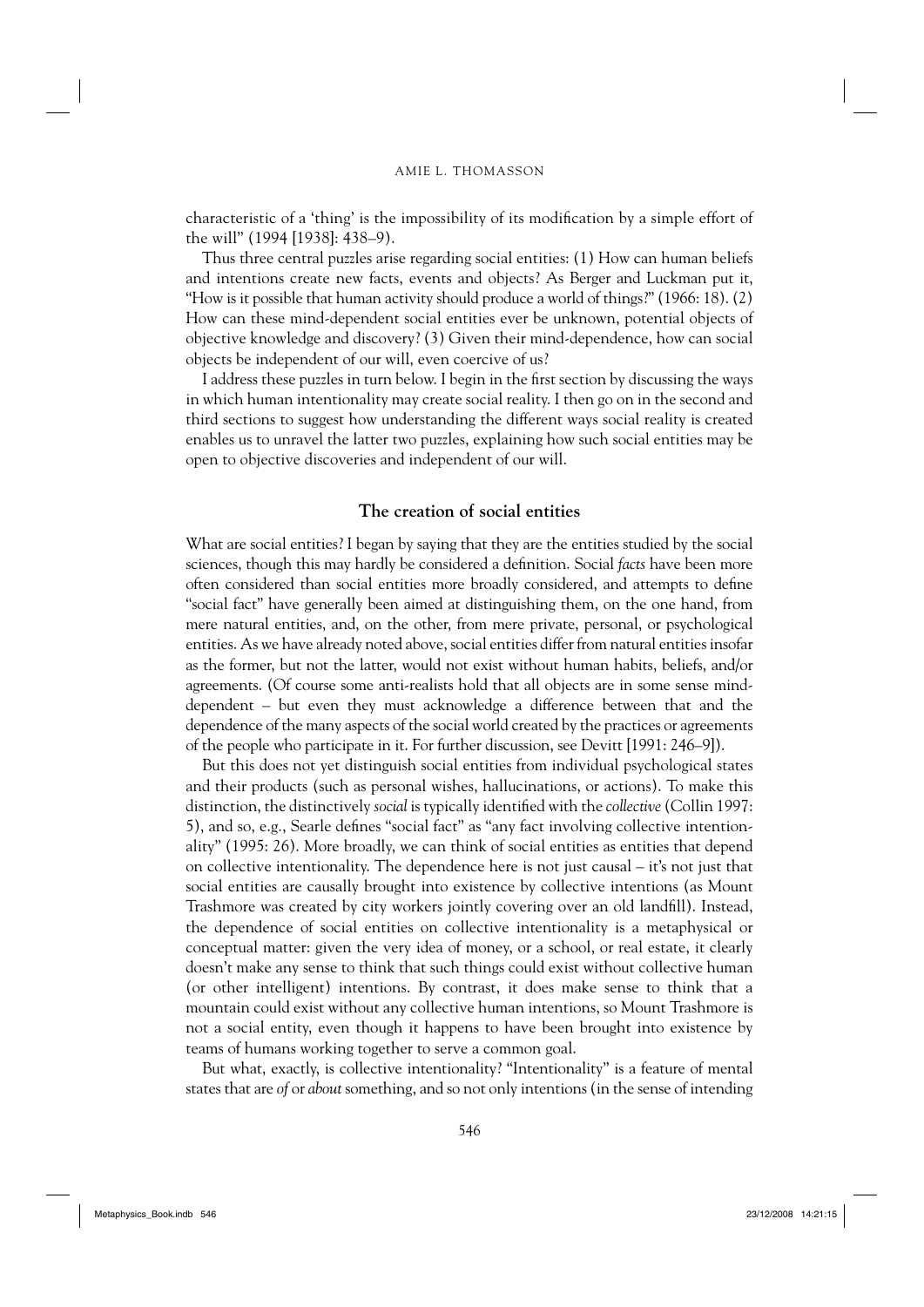to do something), but also beliefs, desires, hopes, fears, and the like are mental states with intentionality. We often attribute intentional mental states to social groups, e.g. when we say that the Calvinists believe in predestination, the Smiths want a larger home, or the Bears hope to win on Sunday. But there has been little agreement about what exactly it takes for beliefs, desires, etc., to count as *collective.* Searle (1995: 26) takes collective intentionality to be a certain "we" form of intentionality, consisting in each individual having thoughts of the form (e.g.) "we intend" (rather than "I intend"). Others (e.g. Bratman 1993) have taken collective intentions to involve individual beliefs and intentions that are interrelated in specified ways (involving certain intentions about the others' intentions in conditions of common knowledge). By contrast, Margaret Gilbert proposes understanding collective intentions not as intentions of individuals at all, but rather as the intentions of plural subjects formed when individuals undertake a certain kind of joint commitment (Gilbert 1989). Others still (Tuomela 2003: 154) have suggested distinguishing a range of different kinds of collective intentionality relevant to the existence of different parts of social reality. Here I will leave to one side debates about how to understand collective intentionality.

If social entities are any entities that depend on collective intentionality then there are as many kinds of social entity as there are ways of depending on collective intentionality. While making no claim to being exhaustive, below I will provide an overview of some importantly different categories into which social entities may fall.

Provided we accept that everything depends on itself, the most basic social entities are collective intentional states themselves and facts about what is collectively believed, desired, accepted, or valued in a given social group. Collective intentions may also form the basis for collective actions – given the right kind of collective intentions, the movements of a number of individual people may amount to performing a collective action, e.g., building a house.

Given the need for stability and the importance of being able to predict each others' actions and coordinate our behaviors, such collective actions tend to fall into repeated patterns – via what Berger and Luckmann (1966: 53) call "habitualization." Where activities are habitualized, we can develop collective conceptions of certain "types" of actions and of actor, simplifying social interaction by leading to mutual expectations about forms of behavior (Berger and Luckmann 1966: 54). When these expectations become normative, having implications for how participants *ought to* behave, we reach the level of social reality Raimo Tuomela (2003: 152) has called "social practices," e.g. the Midsummer Feast, the Saturday lesson, and corresponding social roles, e.g. the Carver at the feast, the teacher of the lesson.

But social entities are not limited to our collective intentions and practices themselves; as Searle has pointed out, a far greater range of social entities may be constructed by using collective intentions and actions to impose new social features on "brute" physical objects. On Searle's account mere *social* facts may be created when we assign new functions to old material entities, e.g. assigning this log the function of serving as our bench. The more interesting cases, however, are those of *institutional* facts, which arise when we collectively impose upon some entity a new function which (unlike being a bench) it could not perform solely in virtue of its physical features – as,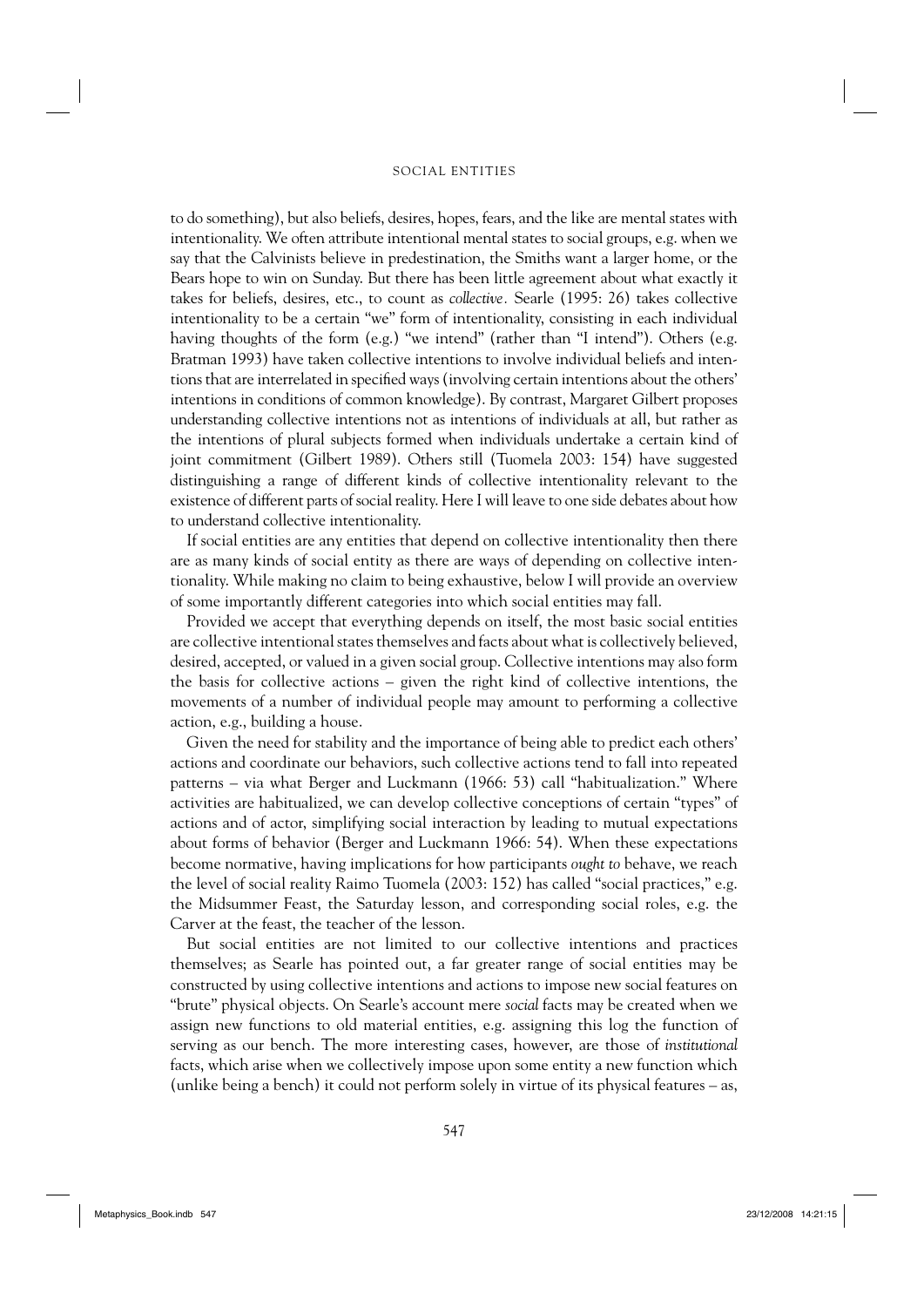for example when we impose upon a river the function of serving as the boundary of our territory (1995: 38–9). These are the so-called "status functions" that, according to Searle, are the hallmarks of institutional reality. Status functions may be iterated – e.g. we may assign this person the status of being citizen, and then assign this citizen the status function of being president. But all status functions, on Searle's account, ultimately confer new deontic powers – enablements and requirements – on individuals (e.g. the president is given the power to sign legislation into law).

On Searle's account, we impose status functions on objects by collectively accepting constitutive rules. Whereas "regulative" rules (such as "drive on the right side of the road") merely regulate preexisting activities, constitutive rules are rules where the relevant activity is in part "constituted" by following those rules – e.g. you must be following a certain set of rules to be playing chess, to be filing a lawsuit, or to be earning credits towards a university degree at all. Searle describes the basic form of constitutive rules as "*X* counts as *Y* (in context *C*)." The "*X*" term may stand for an individual (token) item, as, e.g., we may accept that this river counts as the boundary between our nations, or it may stand for any item of a certain type as, e.g. we accept that any pieces of paper of this pattern issued by the Bureau of Printing and Engraving count as twentydollar bills, and thereby assign any and all pieces of paper that meet those conditions the status function of serving as money – a function their mere physical nature alone does not enable them to fulfill (1995: 44–6).

As I have argued elsewhere (2003a), we should actually consider these as two different sorts of rule for creating institutional reality: cases of the first type involve adopting a *singular* rule, of the following form (where "*S*" names some social feature): of a particular (preexisting) object *a*, we (collectively) accept (*Sa*), e.g. of this river, we accept that it counts as the boundary of our territory. Cases of the second type involve adopting a *universal* rule: that, for any *x*, we accept that if *x* meets certain conditions *C*, then *Sx*. In either case, the object only continues to serve this new function as long as we continue to accept the corresponding constitutive rules, so, e.g., pieces of paper meeting conditions *C* continue to count as money only as long as we continue to accept the relevant constitutive rule. Such constitutive rules enable us to endow preexisting objects with new social features – either one at a time (using singular rules), or wholesale (using universal rules). In fact, Searle argues, no new objects are involved in institutional reality at all; "rather, a new status with an accompanying function has been assigned to an old object" (1995: 57).

But although Searle's story explains how preexisting entities like rivers and pieces of paper may acquire new status functions, it can't explain how new social entities such as laws, companies, and religions may be constructed. For there is no constitutive rule that assigns to some preexisting physical object or objects the function of serving as an antismoking law, as Microsoft, or as the Anglican Church. These things cannot be understood simply as preexisting physical objects with new status functions, since they are not physical entities at all – indeed we might call them "abstract" social objects.

To account for the creation of abstract social objects, I have argued (2003a), we must allow that constitutive rules may take a third form: *existential* rules involve collectively accepting that, if certain conditions obtain, then *there is some (new) entity x* such that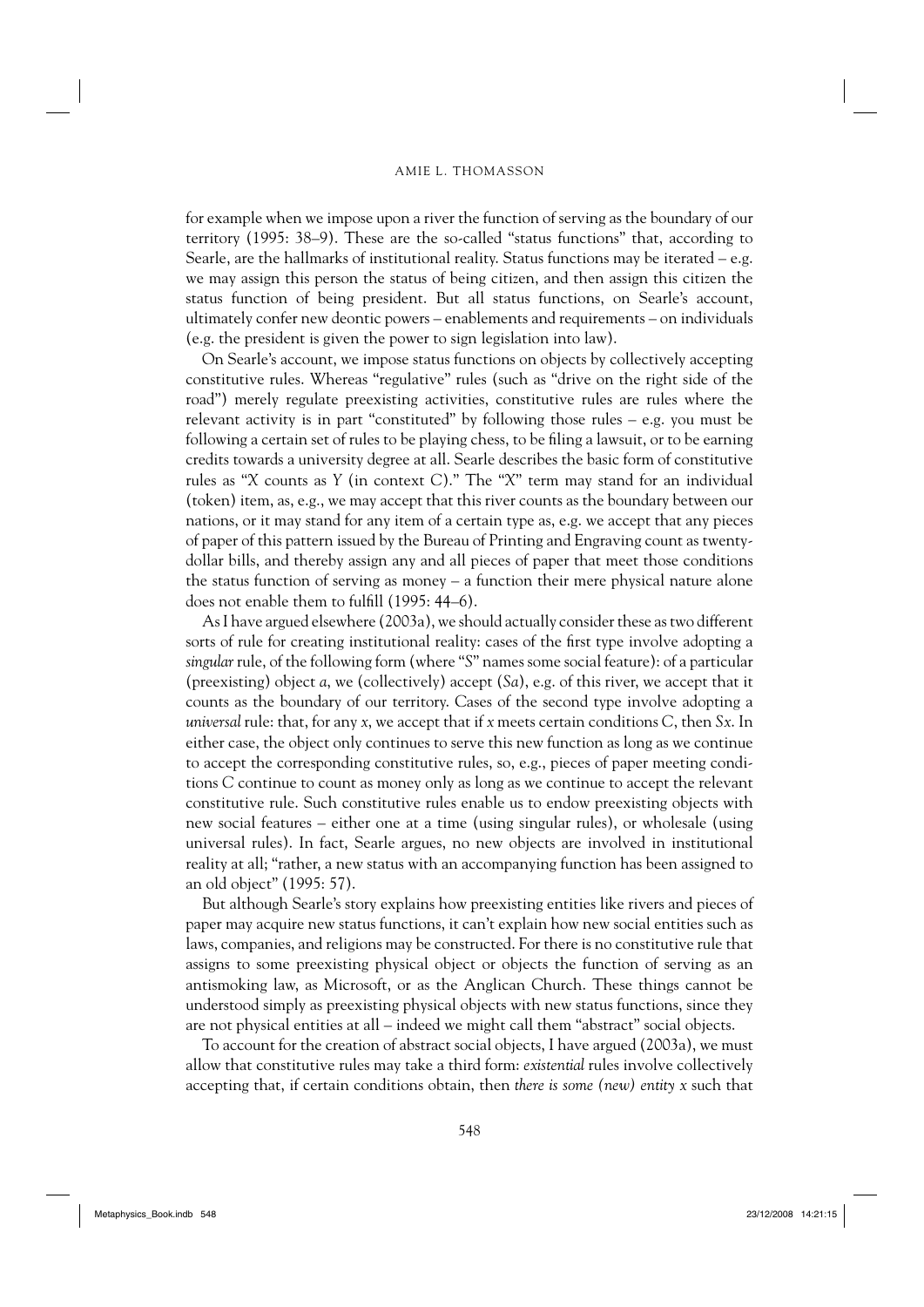*Sx*. These constitutive rules, unlike those of the first two forms, are existence-introducing, since they allow that the obtaining of certain conditions counts as sufficient for the existence of a new social entity. Thus, for example, we accept that if congress votes with a majority in favor of a bill and the president signs it, then a new law is created. That law, however, is not identical with any piece of paper the president signs (it may continue to exist even if that paper is destroyed), nor with any member of congress or action of any such member. Similarly, constitutive rules ensure that if the relevant paperwork is filed, a new company may be created which is not identical to its founder, its board of directors, or any of the paperwork used in setting it up. Broadening the range of constitutive rules in this way enables us to explain how collective intentions may create, not only new social facts (involving old material objects), but also new social objects such as laws, corporations, etc.

All of these entities are in some sense intentionally created – either individually (via a singular rule) or by acceptance of universal or existential rules that lay out conditions for what it takes for objects to have that social feature, or what it takes for such a social object to be created. Call these "constructed social entities." Constructed social entities exhibit what Searle calls "self-referentiality" (1995: 32): for there to be entities of the relevant social kind, there must be collective intentional states *about* that social kind – either designating certain entities as belonging to that kind, or laying out principles for there being something of the kind.

But it is important to note that there are a great many social entities that are not intentionally created – even though they depend on collective intentionality. Basic social entities such as collective intentions themselves (e.g. a collective fear of being attacked by a lion) are not constructed in the above sense (Tuomela 2003: 161). Moreover, such social entities as racism, economic recessions, class systems, and genderbiased power structures are typically not intentionally created (either directly or indirectly) by accepting constitutive rules about entities of that kind – indeed they may exist even if they are not *intentionally* created at all, making it more natural to speak of them as *generated* rather than *created* or *constructed* (Thomasson 2003a).

Such unintended social entities emerge as the byproducts of more basic social and institutional facts, especially when considered on a large scale (or as Andersson puts it, at the "macro level" [2007: 113]). So, for example, all particular acts of hiring, firing, establishing wages and granting promotions, involve institutional facts that must be constructed, according to constitutive rules regarding what counts as a hiring, etc. But these may fall into patterns that constitute a case of a gender-biased system, without such a system being intentionally created by anyone. In such cases we clearly have entities that, at some level, depend on collective intentionality (since the individual acts of hiring, firing, etc., each depend on collective acceptance of constitutive rules involving those concepts), but they do not depend on collective intentions *about*  gender bias at all (Thomasson 2003a). As a result, unlike intentionally constructed entities, they do not exhibit self-referentiality and may come into being without the intentions or knowledge of members of that society. (Tuomela [2003: 129] draws a similar distinction between "primary constructively social" entities and other social entities not directly constructed).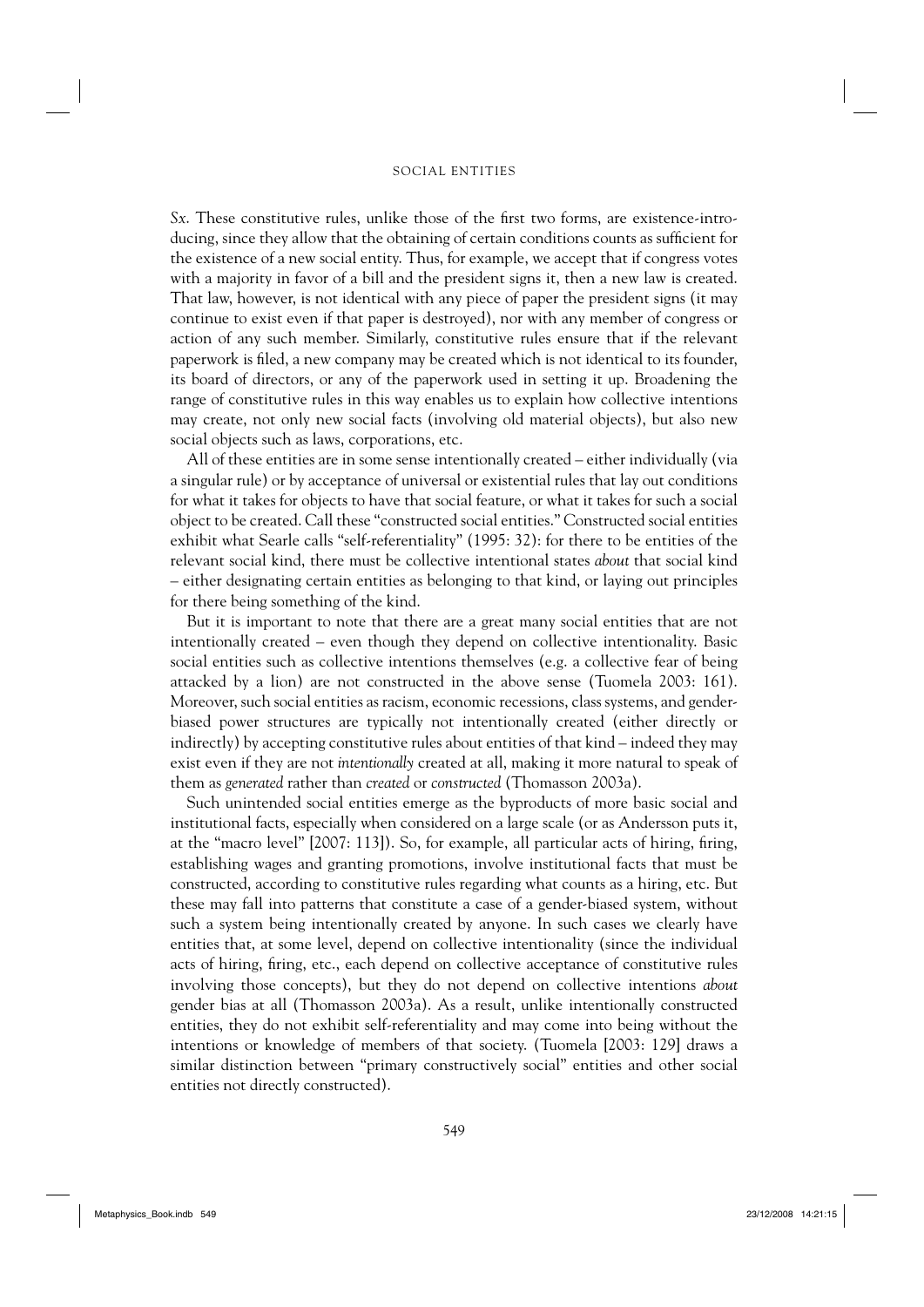### **Social entities as objects of knowledge**

Armed with the above understanding of some of the ways social entities may come into being, we can now see at least four ways in which the social entities may be *discoverable,*  despite the fact that they all ultimately depend on collective intentionality.

First, there is always room for discovery of facts about societies *other than our own*, for although social entities depend on collective intentionality, the relevant intentional states of course needn't be *universally* held. So although what counts as money, or as sacred, or as legally required, may depend on what participants *regard as* money, as sacred, or as illegal in their society, these facts nonetheless require substantive discovery by outsiders – leaving plenty of room for the discoveries of historians, cultural anthropologists, archeologists, and the like.

The trickier part is understanding how we may potentially make discoveries about *our own* society – especially those parts of it that we intentionally *construct.* We do have certain kinds of privileged knowledge about our own social constructions (see my 2001, 2003b). For example, where a social fact (e.g. that this river is our boundary) is created using a singular rule, then it can't be unknown, since it must be collectively accepted to exist at all. More generally, given the self-referentiality discussed above, constructed social entities cannot exist unless certain facts about entities of that type are collectively accepted, e.g. there cannot be money without either directly accepting certain objects as money, or accepting universal or existential rules about what counts as (there being) money.

Nonetheless, where social entities are constructed by accepting universal or existential rules (rather than singular rules), individual (token) entities of that type can still exist unknown – yielding a second way in which social facts may be available for discovery. For although we have to collectively accept general rules about the conditions under which there are entities of that kind, it's possible that no one knows that those conditions are met. So, for example, members of a society may collectively accept that if anyone pulls the sword out of the stone, that person counts as their king – and yet it may remain unknown to them that a foreigner has passed by and pulled the sword out, and thus unknown that they have a (rightful) king (see Searle 1995: 32).

A third, more interesting, opportunity for discoveries about the social entities we construct concerns what we might call "higher-order" facts about social reality, that is, not first-order social facts themselves, but facts about how those very social facts came into existence, and what continues to give them their legitimacy. On the above understanding, social facts come into existence through certain forms of collective agreement, and someone counts as king, for example, only if he is collectively accepted as king, or certain rules are collectively accepted that entail that he is king. But while collective acceptance is fundamental to the existence of such institutional facts, that doesn't mean that there must be collective awareness that *that's all there is* to establishing and maintaining these institutions (Searle 1995: 21–2, 47). On the contrary, as Berger and Luckmann (1966: 92ff.) point out, our most important social institutions typically undergo a process of *legitimation* – devising (sometimes false or mythical) justifications for the existence of social institutions and for their being the way that they are, in order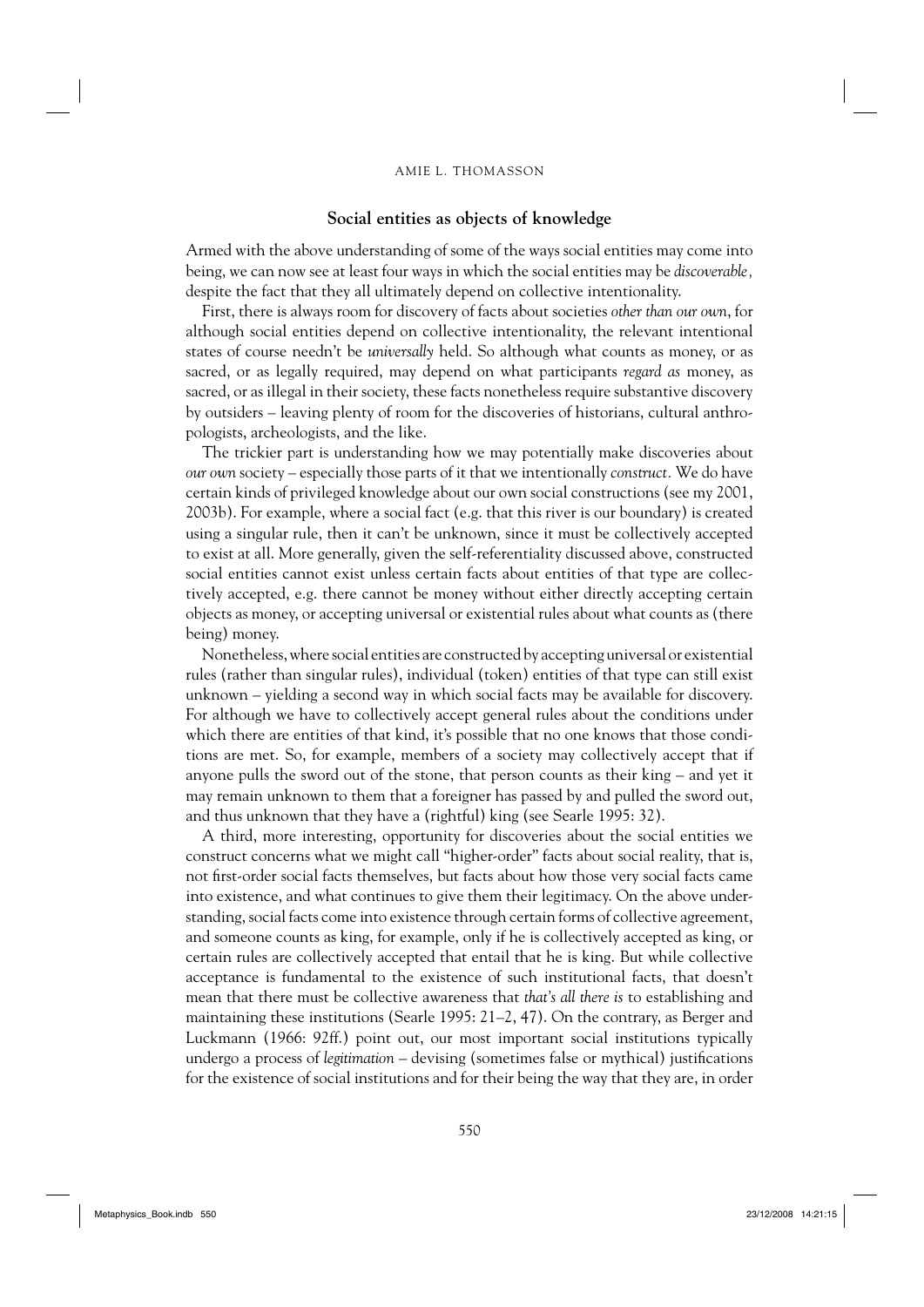to ensure conformity. Thus, e.g. the legitimation may involve saying that this man is king *because* he was appointed by God, covering over the fact that he is actually only king because of collective acceptance of him as king. Similarly, marriages exist if there are certain collectively accepted procedures that lay out what counts as a marriage, and those procedures are sometimes followed. But legitimations may cover this over by treating marriage as a union blessed by God, as the only acceptable or most effective means of rearing children, etc. This opens room for what is often called "critique" in social sciences, where that involves showing up these legitimating stories and uncovering the real basis for various social institutions, often by demonstrating their actual history and showing what functions they really serve in society.

 The fourth and perhaps richest area for potential discoveries is regarding those social entities that are generated as byproducts rather than being constructed. So although money, presidents, and drivers' licenses may not be able to exist without people accepting certain things (or sorts of thing) *as* money, presidents, or drivers' licenses, the same is not true for economic cycles, patterns of human settlement, or gender-based discrimination in the workplace. These social entities may exist without anyone having any thoughts at all about economic cycles, settlement patterns, or gender discrimination – indeed the very concepts needed to describe such things as recessions, racism, and gender discrimination may not be possessed by societies in which they are commonplace (see my 2003a). Nonetheless, they still depend, at bottom, on individual social facts (about transactions, habitation, employment) that exist only given collective acceptance (either of those facts or of constitutive rules that, combined with the basic facts, generate them).

Finally, it is worth emphasizing that despite the fact that social entities depend on collective intentionality, our discoveries about them may nonetheless be *objective*  knowledge. Searle makes this point by distinguishing two senses of "objective." In the *epistemic* sense, we may speak of *judgments* as objective or subjective – they are objective if there are "facts in the world that make them true or false [which] are independent of anybody's attitudes or feelings about them" (1995: 8). In the *ontological*  sense, we may speak of entities being objective if their "mode of existence is independent of any perceiver or any mental state" (1995: 8). Social features of the world are ontologically subjective, since their existence always at some level depends on collective intentionality. But judgments about the social world – e.g. about the state of the economy, or the status of Sam's drivers' license – may nonetheless be epistemically objective, since their truth or falsehood is not just a matter of peoples' attitudes or feelings about them. Sam may refuse to believe that his drivers' license has been suspended, but that does not make the problem go away, and politicians may refuse to accept that we are in a recession without that having the least impact on the fact itself. This is possible quite simply because the collective intentions on which these facts depend are not our own attitudes or feelings about those very facts. The facts about the economy, for example, depend on our collective acceptance of certain rules regarding what counts as money, what counts as buying and selling stock, etc. – but they do not depend upon our collective beliefs *about the state of the economy* (we may all be wrong in thinking that the economy is doing just fine – or we may even fail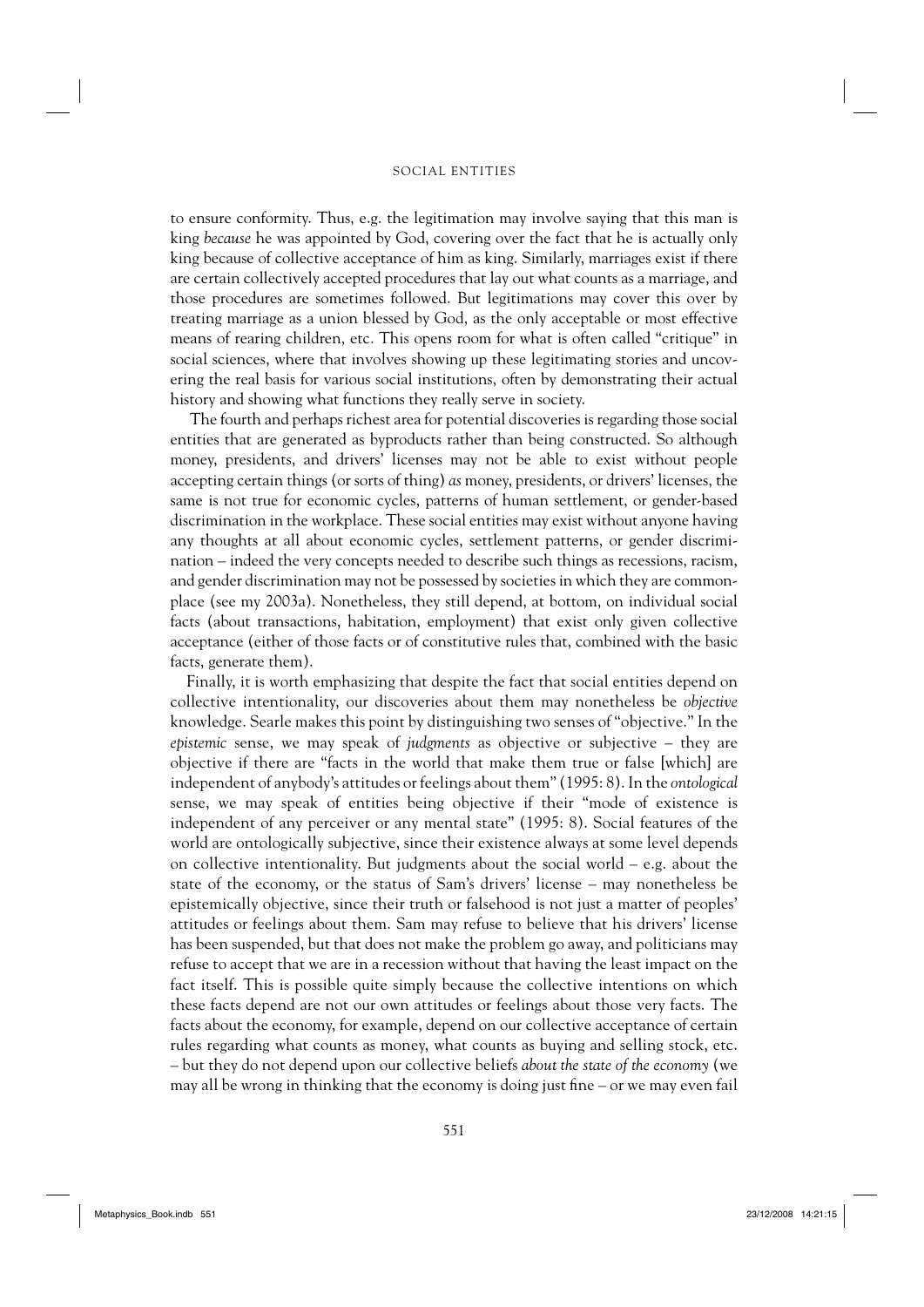to have any general opinions about the economy at all, each just focusing on our own financial transactions).

# **Social entities as independent of the will**

Social facts, as Durkheim observed, have "coercive power, by virtue of which they impose themselves" on us, independent of our will (1994 [1938]: 433), and it was this which, on his view, marked them out as "thing-like" entities distinct from mere products of our own imagination or fantasy. There are a number of different senses in which social entities may be said to be "coercive" of us. The first, weakest, sense is that they exist independently of our individual wills, and (in Durkheim's phrase) can't be modified "by a simple effort of the will" (1994 [1938]: 439). In stronger senses, social entities may be said to be coercive of us insofar as they may shape what it is that we will or desire (e.g. encouraging girls to desire motherhood over career success), or provide resistance against or punishment for pursuing our desires. The impact on our wills isn't always negative: social entities also *enable* us to form certain intentions or desires we would not otherwise have had, such as the desire to qualify for the Olympics, or to receive a Ph.D., but this again suggests their *independence* from our wills.

While these are all interesting and important issues for the philosophy of society, given space constraints here I will focus simply on the weakest sense, since it is the fact that social facts, like natural facts (e.g. that water freezes at 0 degrees Celsius) cannot be modified by a simple effort of the will that (according to Durkheim 1994 [1938]) gives them their "thing-like" status.

Once we see that social entities depend on *collective* intentionality, it is easy to see why they typically cannot be modified by any *individual's* effort of the will. For whatever account of collective intentionality we adopt, it is clear that the *collective*  intentions on which our social practices, institutions, and the like depend may persist in the absence of any individual's intentional states. Yet it also seems that social entities often can't be modified by a simple collective "effort of the will." A society may come to collectively lament the high proportion of its population in jail or the wretched state of the economy, without the public will alone being able to make the offending facts go away. (This of course is not to deny that certain forms of collective action could help change these facts.)

Here again a variety of avenues for explanation are available, according to the differences in social entities involved. Social facts may not be altered by a simple collective effort of the will if they are facts that are constructed by accepting universal or existential constitutive rules – instead, either the rules themselves must be changed, or the conditions that, when combined with the rules, yield the social facts, must be changed. So if there is a constitutive rule to the effect that those convicted of three crimes count as sentenced to life in prison, a simple effort of the collective will cannot change the prison population – instead, either the relevant constitutive rule must be changed, or the underlying conditions (about how many people are multiple offenders) must be changed.

It is even more difficult to willfully alter social facts that are generated as byproducts of constructed social entities. Thus, e.g., the state of the economy is a byproduct of a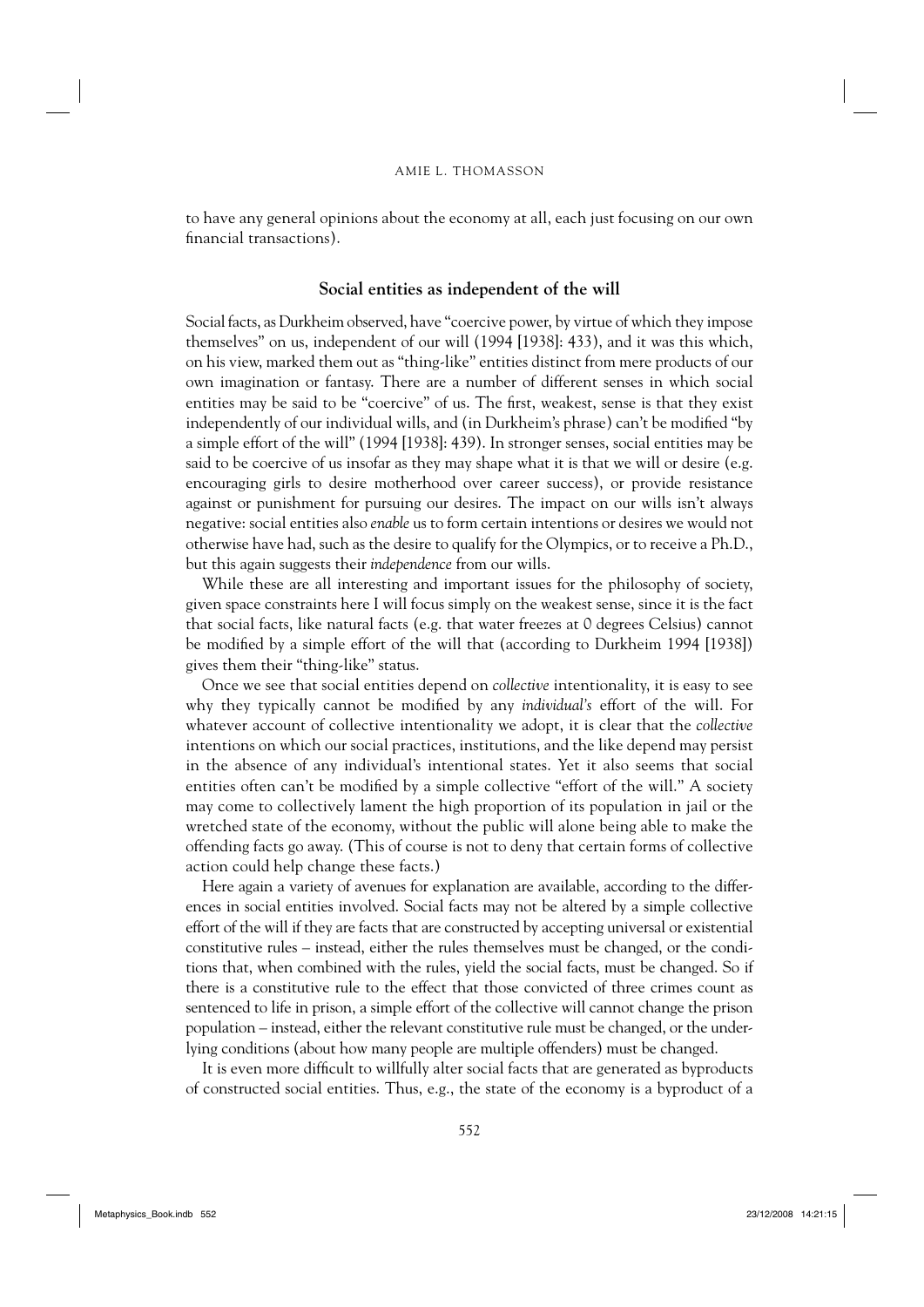great multitude of intentionally conducted transactions – but while any of those transactions might be modified by willful efforts of the parties involved, the overall state of the economy is not responsive to individual or collective desires *about it* at all, since it is independent of these. It can, at best, be modified very indirectly, by our undertaking many other individual transactions (e.g. consumers spending, the Federal Reserve lowering interest rates) that we hope will help.

The social world is puzzling since it seems to be at once a human creation, and something that may be unknown to us, and even coercive of us. The way to unravel these puzzles, as we have seen, lies in understanding the different ways in which social entities may be created, and the different senses in which they may depend on human intentionality. A proper ontology of the social world may thus help us see how, despite their dependence on human intentionality, social objects may show up to us as genuine, discoverable, and even recalcitrant parts of our world.

# **Acknowledgements**

Thanks to Åsa Andersson and Andrew McGonigal for helpful comments on an earlier draft.

# **References**

Durkheim, Emile (1994 [1938]) "Social Facts," reprinted in Michael Martin and Lee C. McIntyre (eds), *Readings in the Philosophy of Social Science*, Cambridge, MA: MIT Press, pp. 433–40; excerpted from *The Rules of Sociological Method*, trans. Sarah A. Solovay and John H. Mueller; edited by George E. G. Catlin, New York: The Free Press, 1938.

Gilbert, Margaret (1989) *On Social Facts*, New York: Routledge.

Thomasson, Amie L. (2001) "Geographic Objects and the Science of Geography," *Topoi* 20, no. 2: 149–59.

—— (2003a) "Foundations for a Social Ontology," *Protosociology* 18–19: 269–90.

- —— (2003b) "Realism and Human Kinds," *Philosophy and Phenomenological Research*, 67, no. 3 (November): 580–609.
- Tuomela, Raimo (2003) "Collective Acceptance, Social Institutions, and Social Reality," *American Journal of Economics and Sociology* 62, no. 1: 123–65.

# **Further reading**

For discussion of why mind-dependent social entities should nonetheless be considered "real" parts of our world, see my "Geographic Objects and the Science of Geography," *Topoi* 20, no. 2 (2001): 149–59; and "Foundations for a Social Ontology," *Protosociology* 18–19 (2003): 269–90. For a clear overview of the debates about collective intentionality, see Deborah Tollefsen, "Collective Intentionality," in James Fieser and Bradley Dowden (eds), *The Internet Encyclopedia of Philosophy* (2004) (available: http://www.iep.utm.

Andersson, Åsa (2007) "Power and Social Ontology," Ph.D. dissertation, University of Lund, Sweden.

Berger, Peter L. and Luckmann, Thomas (1966) *The Construction of Social Reality,* New York: Anchor– Doubleday.

Bratman, Michael (1993) "Shared Intention," *Ethics* 104: 97–113.

Collin, Finn (1997) *Social Reality,* London: Routledge.

Devitt, Michael (1991) *Realism and Truth,* Oxford: Blackwell.

Searle, John (1995) *The Construction of Social Reality*, New York: The Free Press.